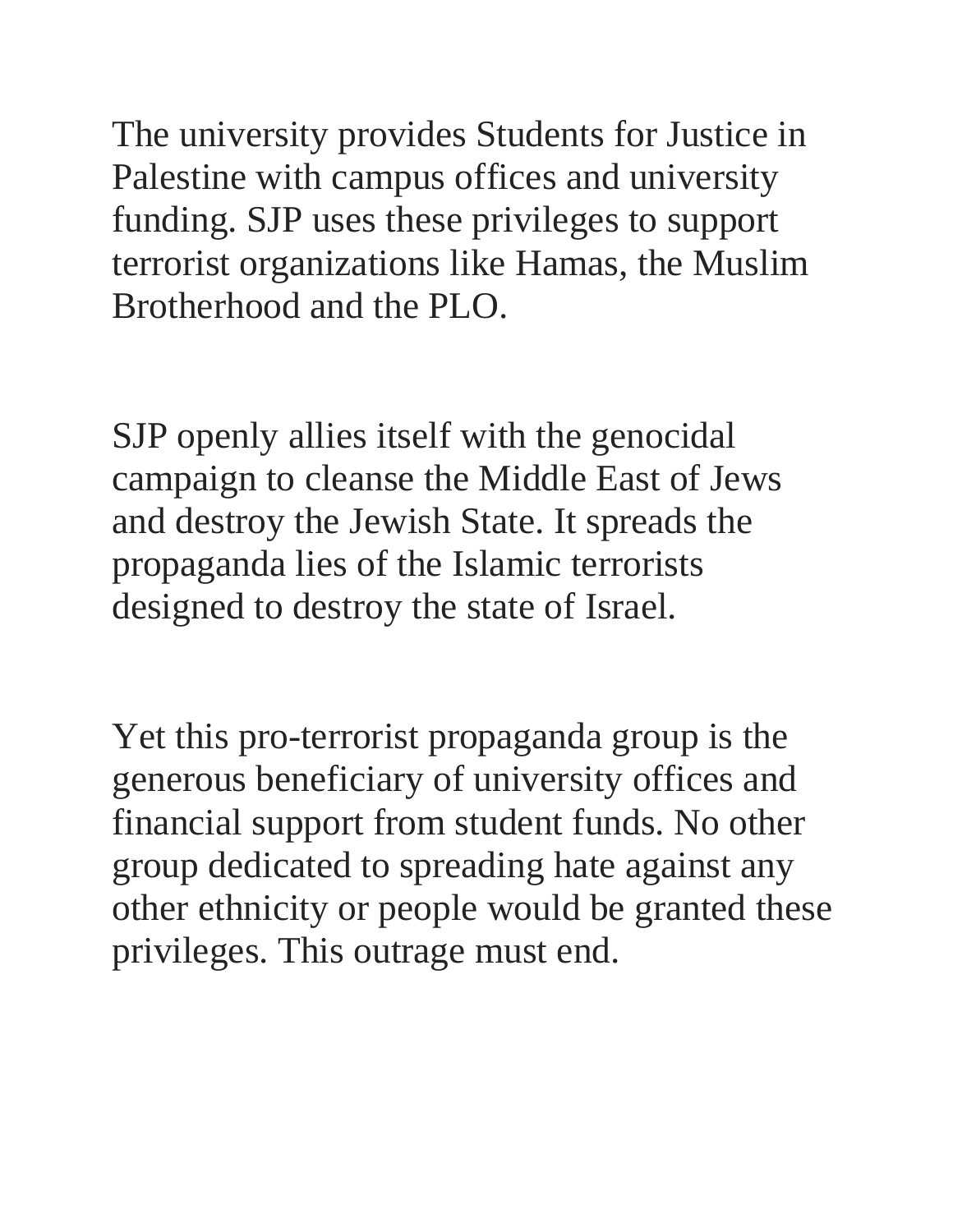Students for Justice in Palestine (SJP) has openly declared its support for the unprovoked aggressions of the terrorist organization Hamas against Israel.

SJP holds die-ins and other protests falsely accusing Israel of war crimes while inciting hatred against the Jewish state and its supporters.

SJP is the chief campus supporter of the Hamas-inspired international Boycott, Divestment and Sanctions (BDS) campaign, which has been denounced by former Harvard president Larry Summers as anti-Semitic, and whose sole purpose is to weaken and destroy the Jewish state.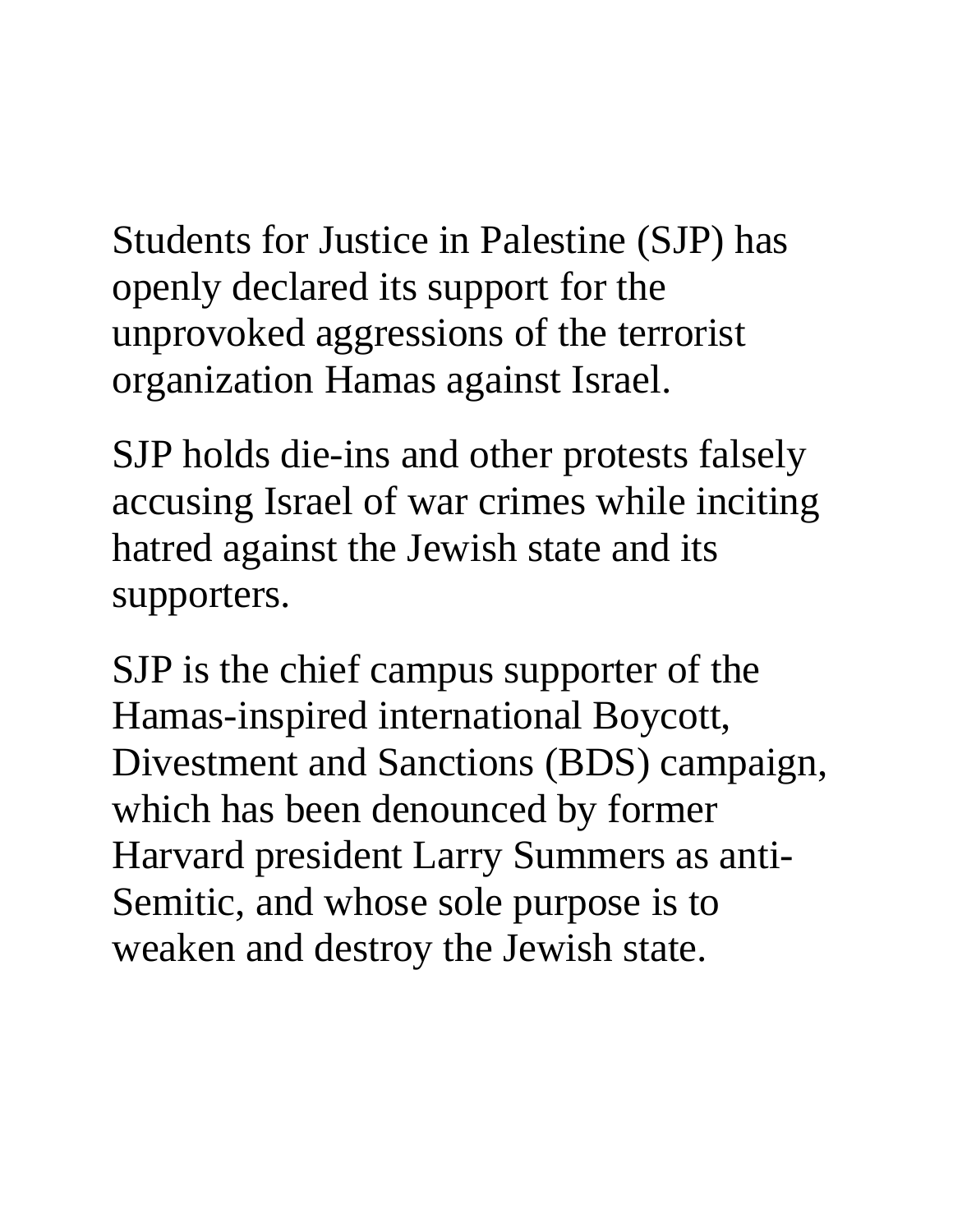These are our demands…

- No Campus Offices or Support For Jihad Terrorists
- No Campus Privileges For Anti-Israel Hate Groups
- No Student Funding For Apartheid Hate Weeks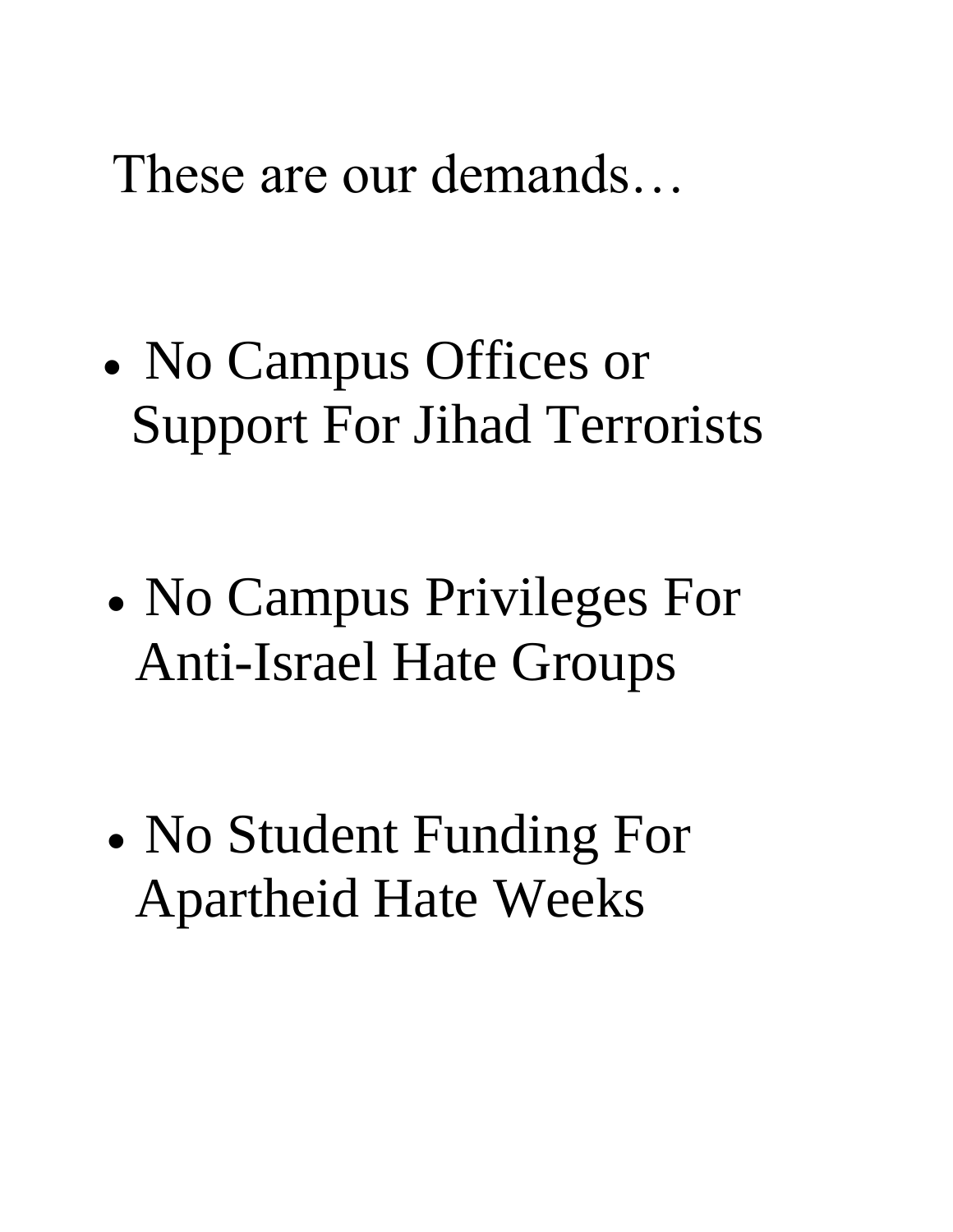Every year SJP sponsors "Israeli Apartheid Weeks" – sometimes called "Palestine Awareness Weeks" – which feature "apartheid" walls" covered in anti-Jewish lies and proterrorist propaganda. The sole purpose of these "Israeli Apartheid Weeks" is to demonize Israel and promote its extinction.

The fake "apartheid walls" honor mass murderers like Sheik Yassin, the founder of Hamas, who was responsible for killing nearly 400 Jewish women, children and civilian men. They include cartoons of Jews in airplanes targeting Palestinian children. They feature fraudulent maps created by Hamas which portray Palestine as a state that existed in 1947 and then was infiltrated and overrun by Jews. This genocidal propaganda must not be supported by student funds.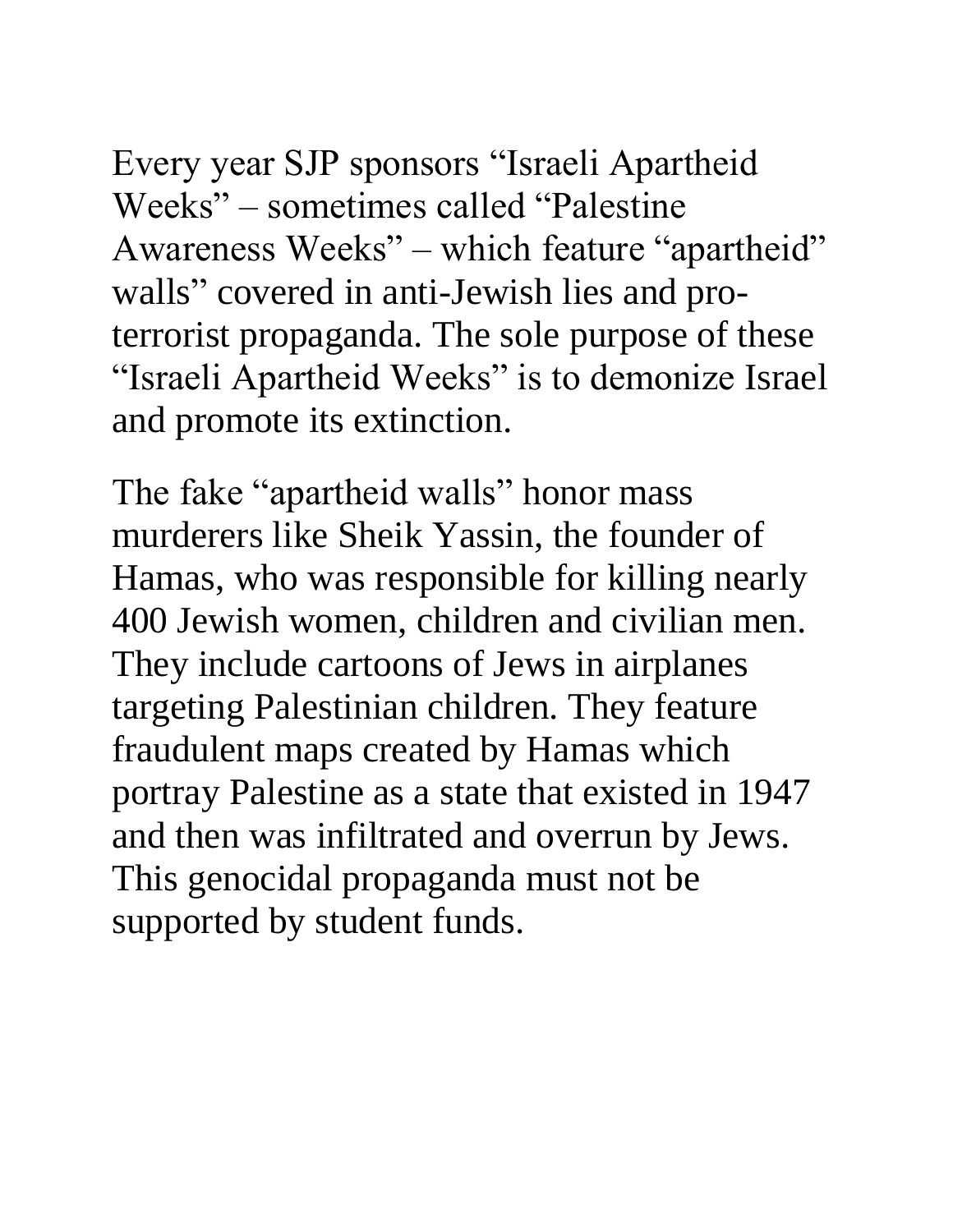Every year SJP sponsors "Nakba" [catastrophe] commemorations to mourn the creation of the Jewish state and to promote the lie that Israel was built on "Arab land." In fact Israel was created on land that belonged to the Turks (who are not Arabs) for the previous 400 years.

The Jewish state was created exactly the way Lebanon, Syria, Jordan and Iraq were created – out of the ruins of the Turkish Ottoman Empire. To promote their genocidal lies SJP members harass Jewish students with phony eviction notices and mock "check-points" on campus.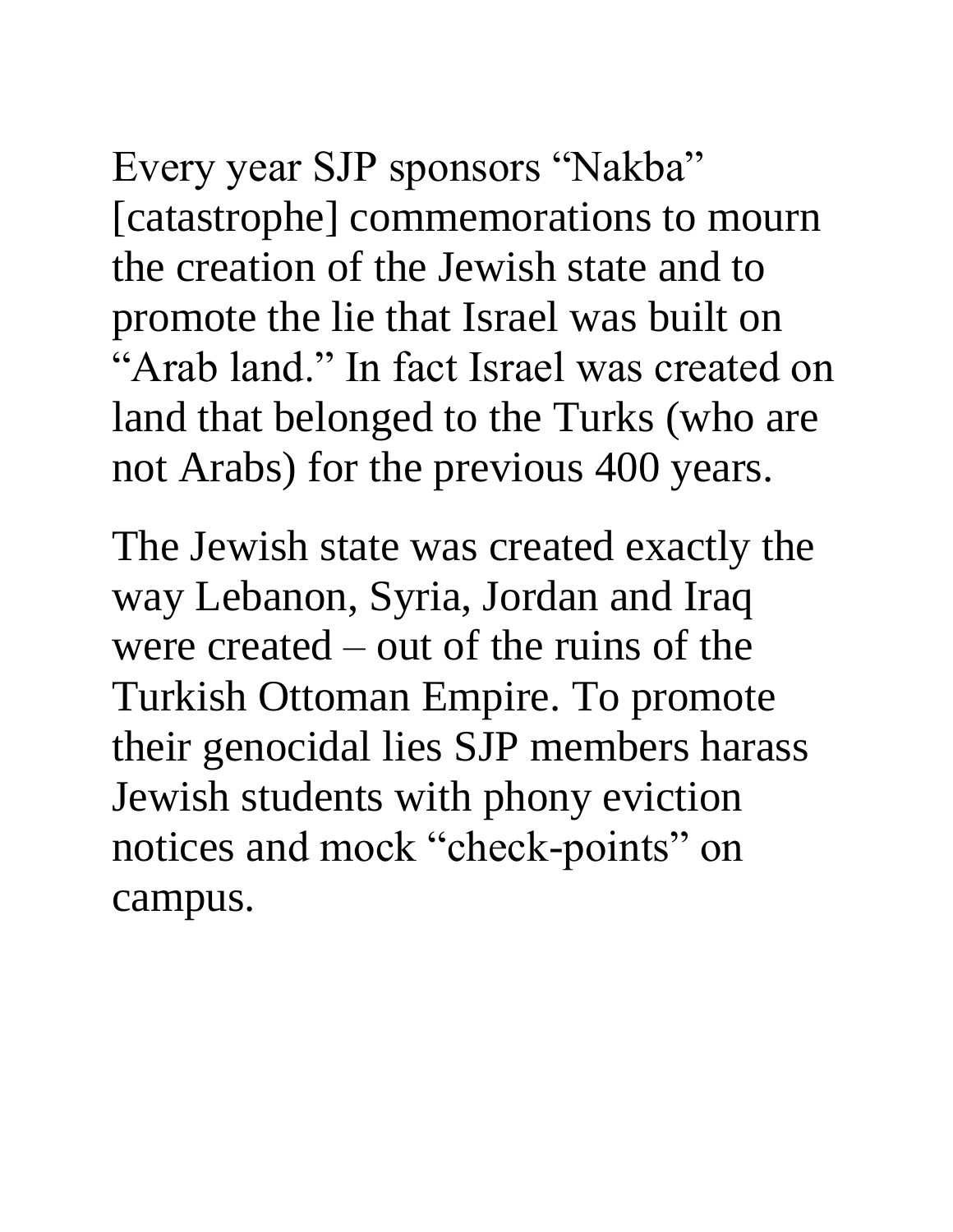SJP is a hate group according to the State Department definition.

The sole purpose of SJP is to demonize Israel and its Jews while characterizing Islamic terrorists as "freedom fighters."

To spread its hate, SJP invites anti-Semitic speakers, advocates of violence against women, gay-bashers and supporters of terrorism to come to campus to speak. These speakers include Holocaust denier Norman Finkelstein and Amir Abdel Malik Ali, who has compared the Jews to Nazis and openly expressed support for Hamas, Hezbollah and Islamic Jihad.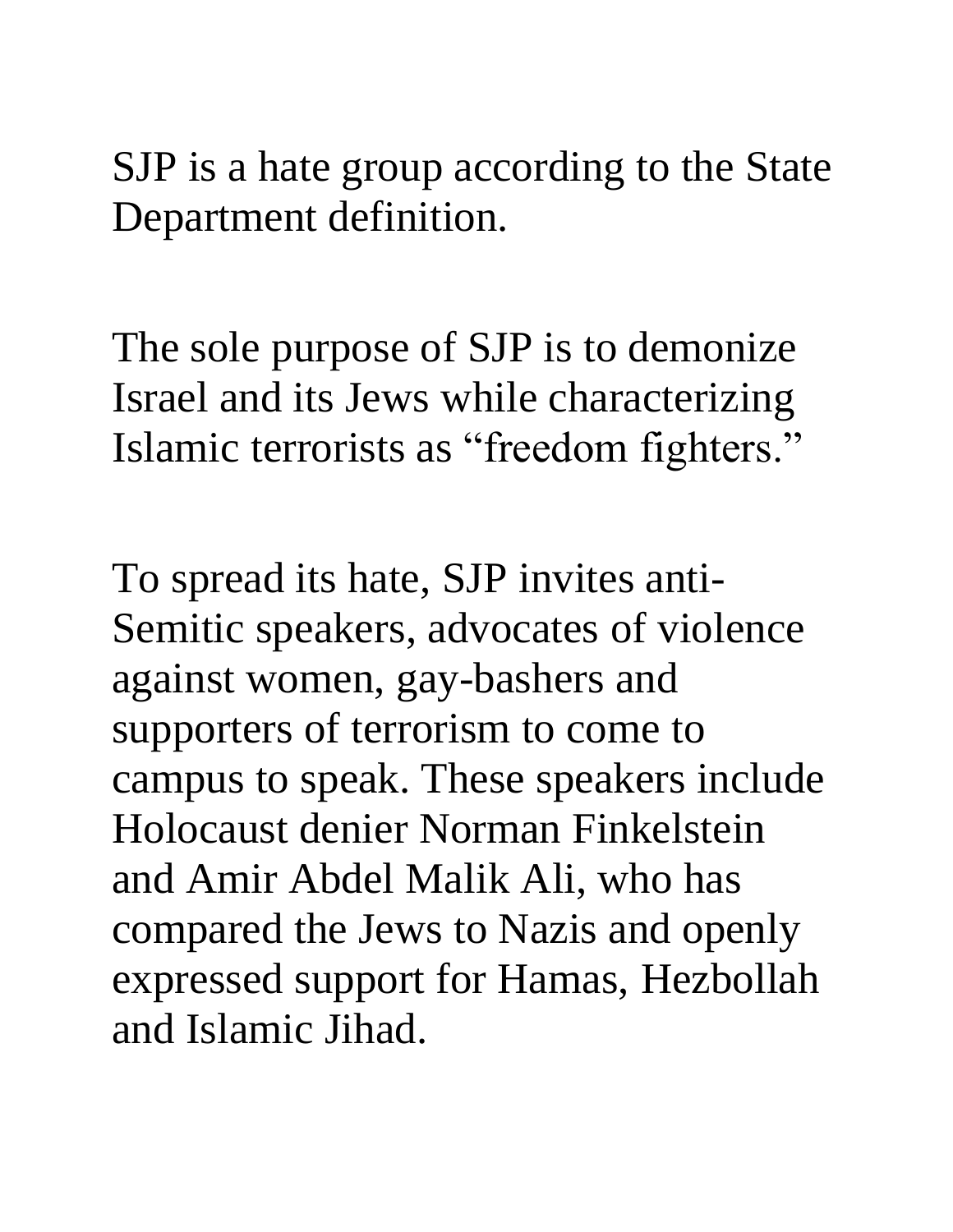SJP members have violated campus rules by disrupting pro-Israel events and speakers, at times threatening violence.

Many SJP chapters have policies forbidding civil dialogue with defenders of Jews, claiming that it offers them legitimacy they do not deserve. This violates campus codes of civility and creates an atmosphere in which civil discourse becomes impossible.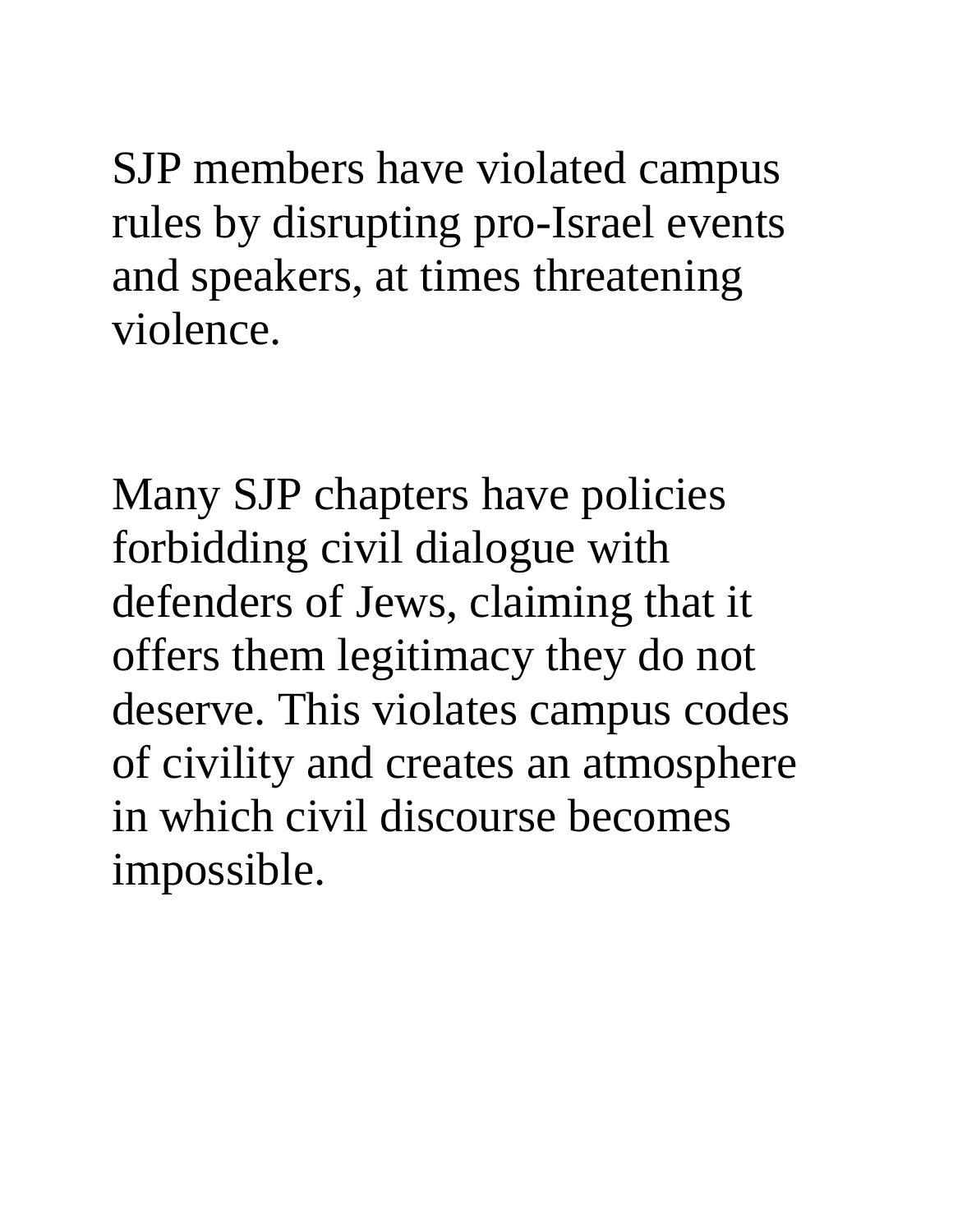Students for Justice in Palestine (SJP) is an organization created by operatives of the Muslim Brotherhood. It promotes the terror propaganda of Hamas, an offshoot of the Muslim Brotherhood.

On campuses across America, SJP chants the Hamas slogan "From the River to the Sea, Palestine Will Be Free." The Jordan River is the eastern boundary of the state of Israel and the Mediterranean Sea is its western boundary. The SJP chant is a call for the destruction of the Jewish state and the ethnic cleansing of Jews from the Middle East, which is the stated goal not only of Hamas but of the PLO, and is the real goal of the Palestinian cause.